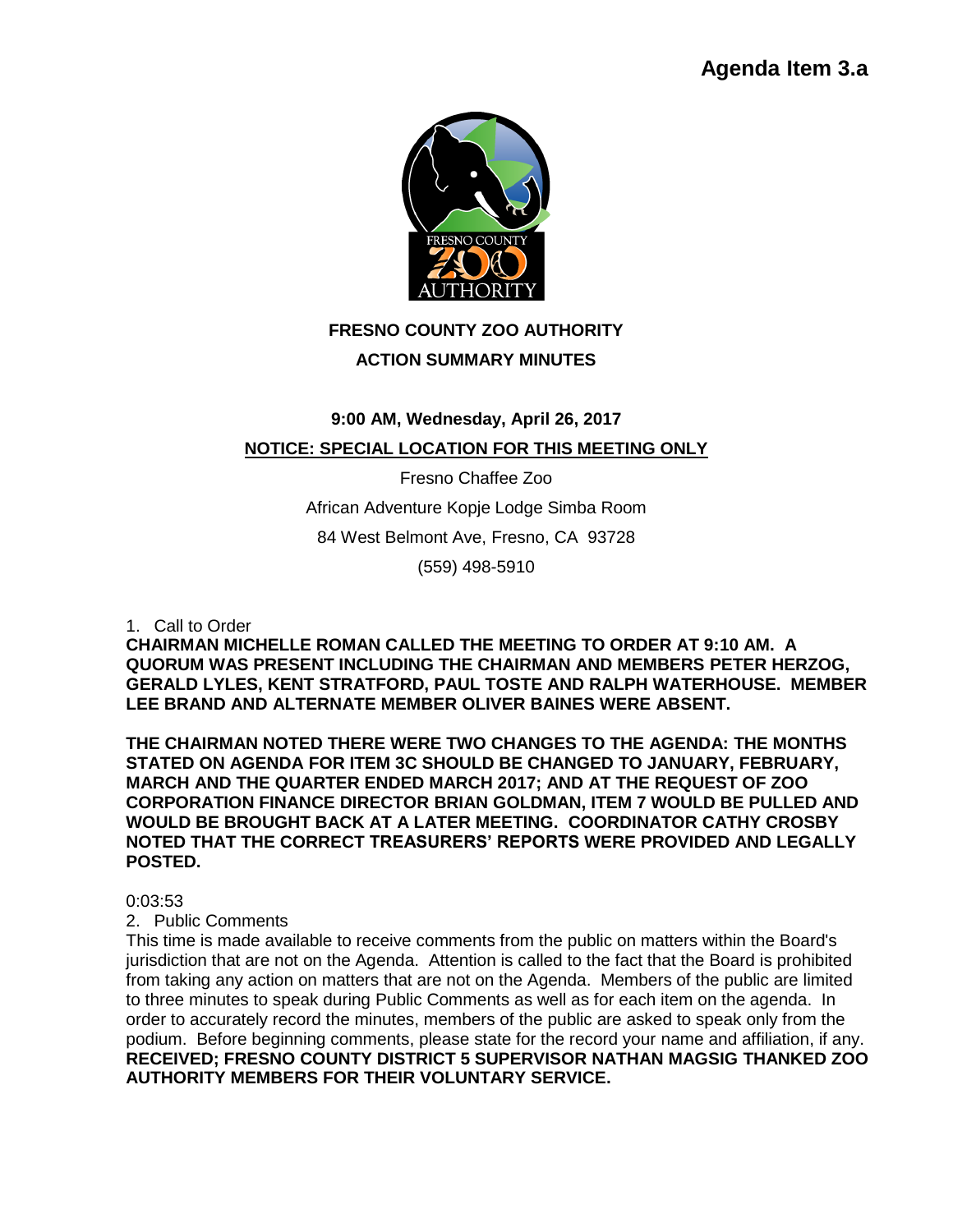#### 0:04:46

#### 3. Consent Agenda

These matters are routine in nature and are usually approved by a single vote. Prior to action by the Board, the public will be given the opportunity to remove any item from the Consent Calendar. Items removed from the Consent Calendar may be heard immediately following approval of the Consent Calendar.

**MEMBER TOSTE REQUESTED ITEM A AND MEMBER WATERHOUSE REQUESTED ITEM C BE PULLED FOR DISCUSSION. MEMBER LYLES MOVED FOR APPROVAL OF ITEM B. SECONDED BY MEMBER WATERHOUSE, THE MOTION PASSED UNANIMOUSLY AND WITHOUT COMMENT. MEMBER LEE BRAND AND ALTERNATE MEMBER OLIVER BAINES WERE ABSENT.**

#### $0.07.49$

a. Review and approve minutes of January 25, 2017

**MEMBER TOSTE QUESTIONED THE DESCRIPTION OF THE ACTION OF ITEM 10. MR. GOLDMAN CLARIFIED THE AMOUNT OF THE APPROVED REVISED REQUEST, AND ZOO AUTHORITY TREASURER MEGAN MARKS CONFIRMED HER UNDERSTANDING OF THAT AMOUNT. MEMBER TOSTE MOVED FOR APPROVAL OF ITEM A. SECONDED MEMBER HERZOG, THE MOTION PASSED UNANIMOUSLY. MEMBER LEE BRAND AND ALTERNATE MEMBER OLIVER BAINES WERE ABSENT.**

#### 0:07:37

b. Review and approve payment of County of Fresno invoice for Professional and Specialized Services in the amount of \$24,878.46 for January and February 2017

### **MEMBER LYLES MOVED FOR APPROVAL OF ITEM B. SECONDED BY THE CHAIRMAN, THE MOTION PASSED UNANIMOUSLY AND WITHOUT COMMENT. MEMBER LEE BRAND AND ALTERNATE MEMBER OLIVER BAINES WERE ABSENT.**

#### $0.12:50$

c. Receive Treasurer's Reports for November, December and Quarter Ending December 2016 **MEMBER TOSTE NOTED THAT THE MARCH 2017 TREASURER'S REPORT ITEM (3C.3), PAGE 3, SHOWED A BUDGET TO ACTUAL VARIANCE OF TAX PROCEEDS OF -14.74%, AND ASKED IF THERE WOULD BE A NEED TO ADJUST THE BUDGET. MS. MARKS RESPONDED THAT AN ADJUSTMENT CAN BE BROUGHT FORWARD WITH NEXT FISCAL YEAR'S BUDGET FOR PRESENTATION AT THE NEXT MEETING, AND THE IMPACT OF RECENT METHODOLOGY CHANGES BY THE STATE BOARD OF EQUALIZATION WILL ALSO BE CONSIDERED. MEMBER WATERHOUSE MOVED FOR APPROVAL OF ITEM C, AMENDING THE MOTION TO STATE THE REPORTS WERE FOR JANUARY, FEBRUARY, MARCH AND THE QUARTER ENDED MARCH 2017. SECONDED BY MEMBER TOSTE, THE MOTION PASSED UNANIMOUSLY. MEMBER LEE BRAND AND ALTERNATE MEMBER OLIVER BAINES WERE ABSENT.** 

0:16:40

#### 4. Fresno Chaffee Zoo Director's report

**RECEIVED: DIRECTOR SCOTT BARTON WELCOMED AUTHORITY MEMBERS TO THE ZOO. HE REPORTED THAT WHILE THIS SEASON'S RAIN HAS BEEN GOOD FOR THE STATE, IT HAS REDUCED ATTENDANCE PROJECTIONS BY 60,000 SINCE JANUARY. HOWEVER, ATTENDANCE IS STRONG ON NICE DAYS, AND BUDGET PROJECTIONS ARE BEING ADJUSTED. POSITIVE NEWS INCLUDES THE JANUARY BIRTH OF THE FIRST RHINO IN THE ZOO'S HISTORY, 2016 VISITORS FROM ALL 50 STATES AND 30 COUNTRIES, AND GOOD REVIEWS ON WEBSITES YELP AND TRIP ADVISOR.**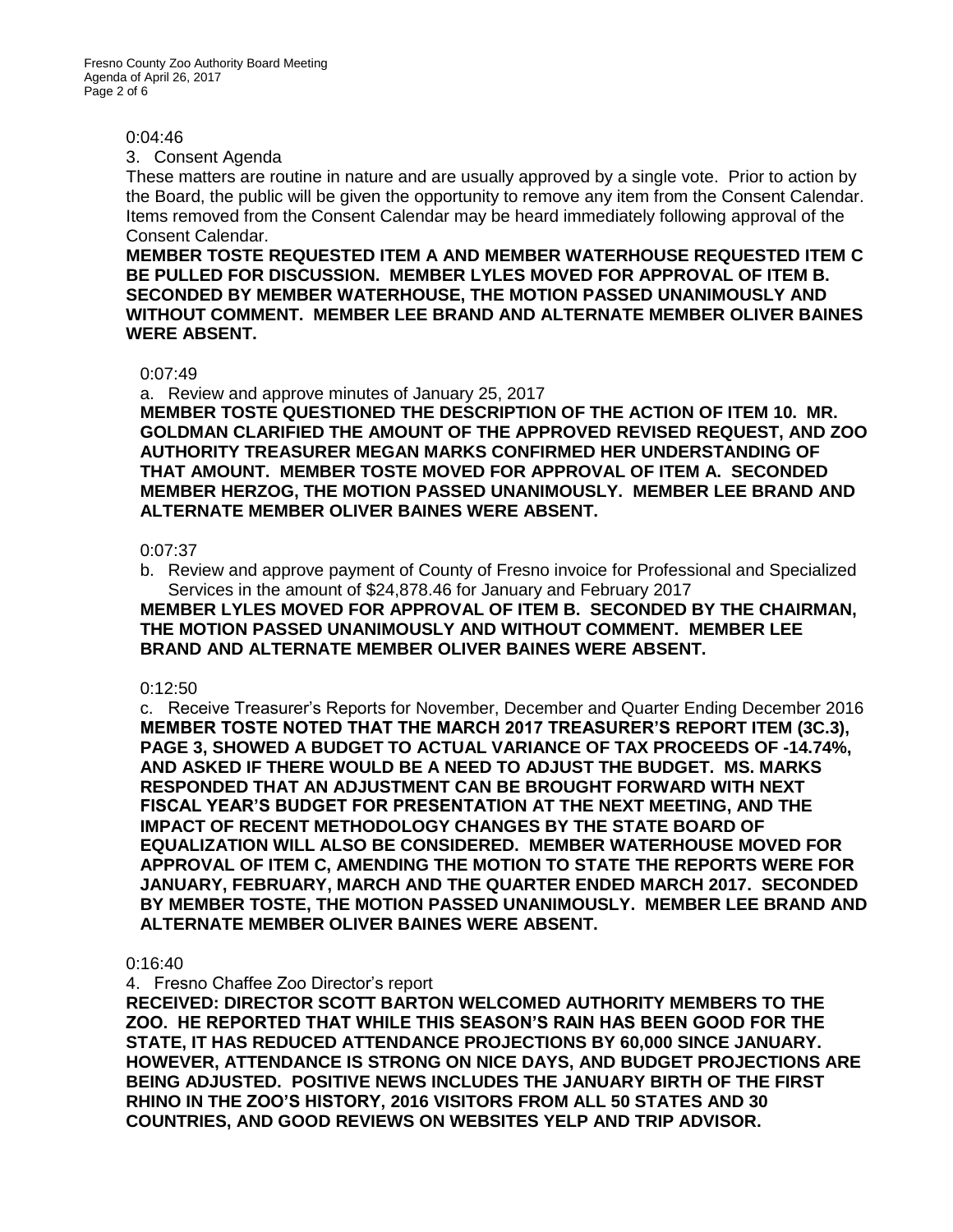**MEMBER HERZOG ASKED ABOUT THE CUMULATIVE VALUE OF THE ZOO'S FUTURE PROJECTS. MR. BARTON STATED THAT AT THE CURRENT CONCEPT STAGE, COSTS ARE NOT KNOWN. BUDGETS ARE DEVELOPED IN THE SCOPING STAGE WITH THE TEAM OF ARCHITECTS. ANOTHER UNKNOWN IS CONSTRUCTION COSTS THAT HAVE INCREASED SUBSTANTIALLY FROM 4 OR 5 YEARS AGO. MEMBER LYLES NOTED THAT THE COST OF THE FUNDING REQUESTS EXCEEDS THE AVAILABLE FUNDS BY ABOUT \$14M. MR. BARTON ACKNOWLEDGED THIS, AND STATED THE ZOO'S INTENTION WAS TO KEEP SELF-GENERATED REVENUE AS A RESERVE IF MEASURE Z IS NOT EXTENDED IN 2024. IF THE ZOO MOVES AHEAD WITH PROJECTS, THEY WILL GET AHEAD OF MEASURE Z REVENUE. A BIG QUESTION FOR ZOO CORPORATION AND ZOO AUTHORITY BOARDS IS: SHALL THE ZOO CONTINUE TO BUILD NOW AT LOWER COST VS WAITING FOR FUNDS TO ACCUMULATE BEFORE BUILDING? MORE IMPROVEMENTS SOONER WOULD MEAN MORE VISITORS AND REVENUES. HIS PREFERENCE IS TO MOVE AHEAD AT A MODEST RATE, EVEN SLIGHTLY AHEAD OF MEASURE Z REVENUE, AND PERHAPS USING LOANS.**

## 23:50

5. Receive Fresno's Chaffee Zoo Corporation Chief Financial Officer report for January, February and March 2017

**RECEIVED; MR. GOLDMAN PRESENTED THE AUTHORITY WITH A CHECK FOR \$170,682.05 TO REIMBURSE THE MEASURE Z FUND FOR CITY OF FRESNO SHARED COSTS OWED FOR THE STORM DRAIN PIPELINE EXTENSION PROJECT. MR. GOLDMAN REPORTED THAT RAIN HAD REDUCED ATTENDANCE TO DATE BY 29%, ALTHOUGH SCHOOL ATTENDANCE TO DATE IS 28% HIGHER. CONSIDERING THIS, DEPARTMENTS HAVE REDUCED THEIR BUDGETS, AND TOTAL EXPENSES ARE 14.8% UNDER BUDGET THROUGH MARCH 31ST . HE ALSO REPORTED THAT THE ZOO CORP. 2016 AUDIT WILL BE PRESENTED IN JUNE.**

#### 0:28:22

6. Approve Fresno's Chaffee Zoo Corporation request for FY 2017 Measure Z Capital funds totaling \$3,568,675.00 for design of African River

**MR. GOLDMAN REPORTED THAT THE ZOO CORPORATION RECEIVED PRESENTATIONS FROM THREE FIRMS AND STUDIO HANSON ROBERTS WAS SELECTED. HE STATED THE DESIGN WAS IN THE CONCEPTUAL PHASE NOW AND WILL SOON MOVE TO SCHEMATIC DESIGN. MR. BARTON RESPONDED TO MEMBERS' CONCERNS ABOUT PROPOSED PROJECTS AND CURRENTLY AVAILABLE FUNDING, QUESTIONS ABOUT THE ARCHITECT SELECTION AND FEE NEGOTIATION PROCESS, THE TIMELINE TO DESIGN AND COMPLETE THE PROJECT, ITS ESTIMATED COST, SOURCES AND OPTIONS OF FUNDING, AND TIMING THE CONSTRUCTION OR DELAY OF VARIOUS EXHIBITS IN RELATION TO ANTICIPATED FUNDING FROM MEASURE Z AND ITS POSSIBLE EXTENSION.** 

**MEMBER LYLES REQUESTED A TIMELINE OF THE ESTIMATED MEASURE Z FUNDS AND EXPECTED CAPITAL PROJECTS, AS WELL AS THEIR PRIORITIZATION. DIRECTOR BARTON STATED THAT COULD BE PROVIDED, AND "THE BIG QUESTION" WAS IF THE PROJECTS WERE TO BE FUNDED AFTER MEASURE Z FUNDS HAD ACCUMULATED, OR BUILT BEFORE WITH A LOAN, OR BY SOME COMBINATION OF THE TWO. TARGET COSTS WILL BE PRESENTED WITH THE MASTER PLAN LATER IN THIS MEETING. MEMBER TOSTE ASKED FOR AN EXPLANATION FOR THE CONTINGENCY LINE ITEM. CFO GOLDMAN RESPONDED THAT CONTINGENCY FUNDS WOULD BE USED, FOR EXAMPLE, TO AVOID DELAYING A PROJECT IF SOIL TESTING WAS NEEDED OR OTHER**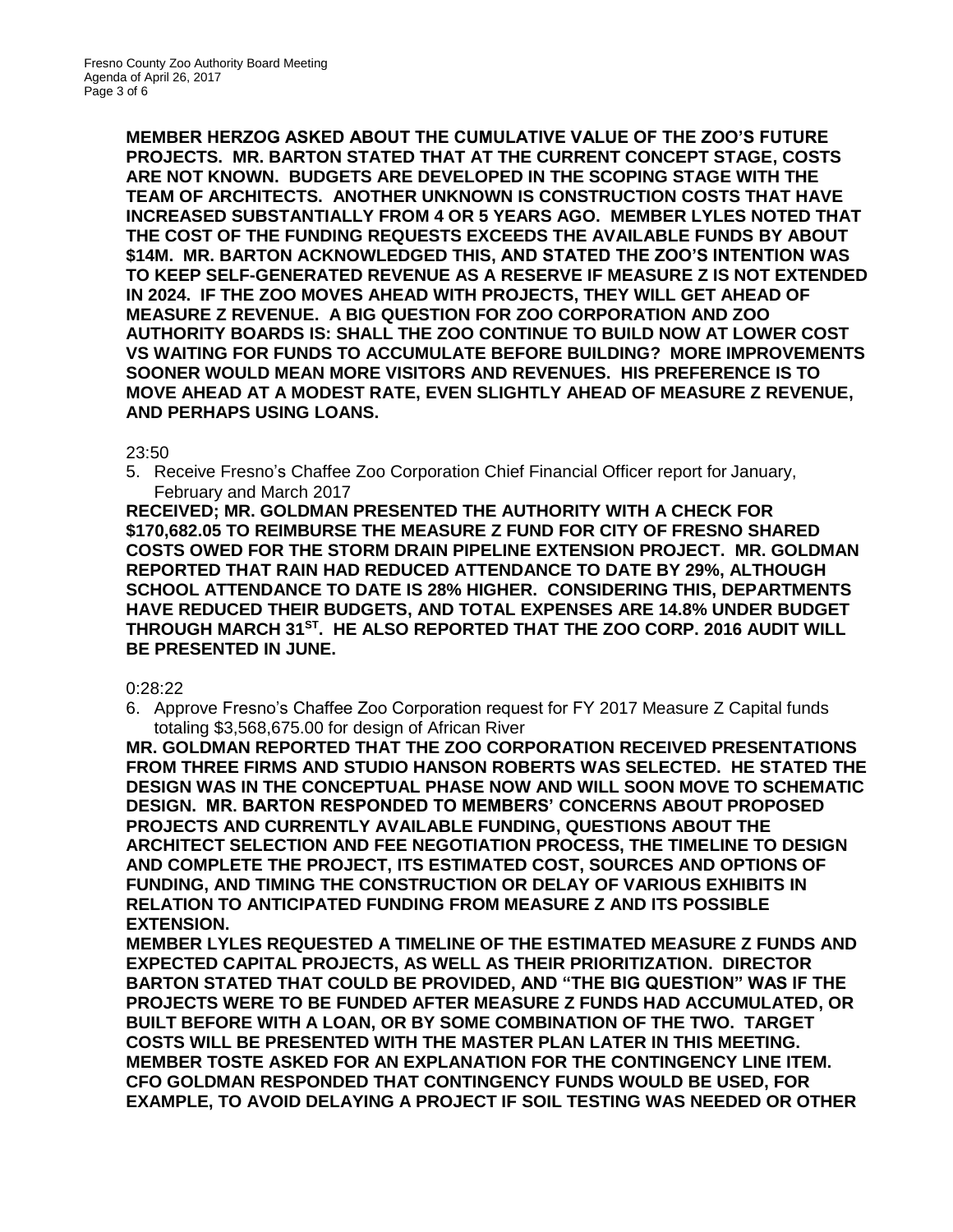**UNEXPECTED ISSUES OCCURRED DURING CONSTRUCTION, INSTEAD OF RETURNING TO THE AUTHORITY TO REQUEST MORE MONEY.**

## **MEMBER WATERHOUSE MOVED FOR APPROVAL. SECONDED BY MEMBER HERZOG, THE MOTION PASSED UNANIMOUSLY. MEMBER LEE BRAND AND ALTERNATE MEMBER OLIVER BAINES WERE ABSENT.**

7. Approve Fresno's Chaffee Zoo Corporation request for FY 2017 Measure Z Capital funds totaling \$888,955.56 for design of the Animal Nutrition Center

#### **THIS ITEM WAS PULLED AT THE REQUEST OF MR. GOLDMAN, AND WILL RETURN AT A LATER DATE.**

0:53:35

8. Approve Fresno's Chaffee Zoo Corporation request for FY 2017 Measure Z Capital funds totaling \$110,066,00 for design of Orangutan Exhibit enhancements

**AFTER DISCUSSION AND DIRECTOR BARTON'S EXPLANATION REGARDING ARCHITECT AND ZOO PROJECT MANAGEMENT, MEMBER LYLES MOVED FOR APPROVAL. SECONDED BY MEMBER TOSTE THE MOTION PASSED UNANIMOUSLY. MEMBER LEE BRAND AND ALTERNATE MEMBER OLIVER BAINES WERE ABSENT.** 

## 1:02:00

9. Approve Fresno's Chaffee Zoo Corporation request for FY 2017 Measure Z Capital funds totaling \$3,063,804.58 for construction of Water Play Area

**AFTER DISCUSSION OF PROJECT COSTS AND DESIGN ELEMENTS, INCLUDING WALKWAY UPGRADES, MEMBER TOSTE ASKED THAT FUTURE REQUESTS INCLUDE A PROPOSED DESIGN, AND MOVED FOR APPROVAL OF THE REQUEST WITH THE FOLLOWING ADDITIONAL CONDITIONS REGARDING THE RETENTION FUNDS:** 

**1) ANY DISPUTE BETWEEN THE CONTRACTOR AND THE FRESNO CHAFFEE ZOO CORPORATION REGARDING RETENTION FUNDS SHALL BE REPORTED TO THE FRESNO COUNTY ZOO AUTHORITY WITHIN 30 DAYS;** 

**2) ANY SETTLEMENT AGREEMENT BETWEEN THE CONTRACTOR AND THE FRESNO CHAFFEE ZOO CORPORATION INVOLVING THE RETENTION FUNDS SHALL BE MADE PUBLIC; AND,** 

**3) ANY RETENTION OF FUNDS RELEASED BY THE CONTRACTOR SHALL BE RETURNED TO THE FRESNO COUNTY ZOO AUTHORITY CAPITAL FUND. SECONDED BY MEMBER LYLES THE MOTION PASSED UNANIMOUSLY. MEMBER LEE** 

**BRAND AND ALTERNATE MEMBER OLIVER BAINES WERE ABSENT. MEMBER LYLES RECALLED THAT THIS PROJECT WAS THE NUMBER ONE PRIORITY OF** 

**THE AUTHORITY'S SECOND CHAIRMAN, (BRINA HARWOOD, WHO WAS THEN THE MOTHER OF THREE YOUNG BOYS), AND WE NOW SEE THAT HER DESIRE IS COMING TO FRUITION.**

#### 1:15:27

10. Receive staff reports

**TREASURER MEGAN MARKS REPORTED THAT CHANGES TO THE COUNTY POLICY FOR THE TIMING FOR FUNDS TRANSFERS, EFFECTIVE JULY 1, WILL AFFECT MEASURE Z REIMBURSEMENT TO THE ZOO CORP. SHE ALSO REPORTED SHE WILL BRING THE FISCAL YEAR 2017-18 ADMINISTRATIVE BUDGET FOR APPROVAL AT THE NEXT MEETING. BOARD COORDINATOR CATHY CROSBY REPORTED THAT THE CHANGES TO FUNDS TRANSFERS WILL REQUIRE UPDATES TO THE AUTHORITY'S** *PROCEDURES FOR APPROVING AND ADMINISTERING MEASURE Z FUNDS,* **WHERE THE TIMING OF REVIEW**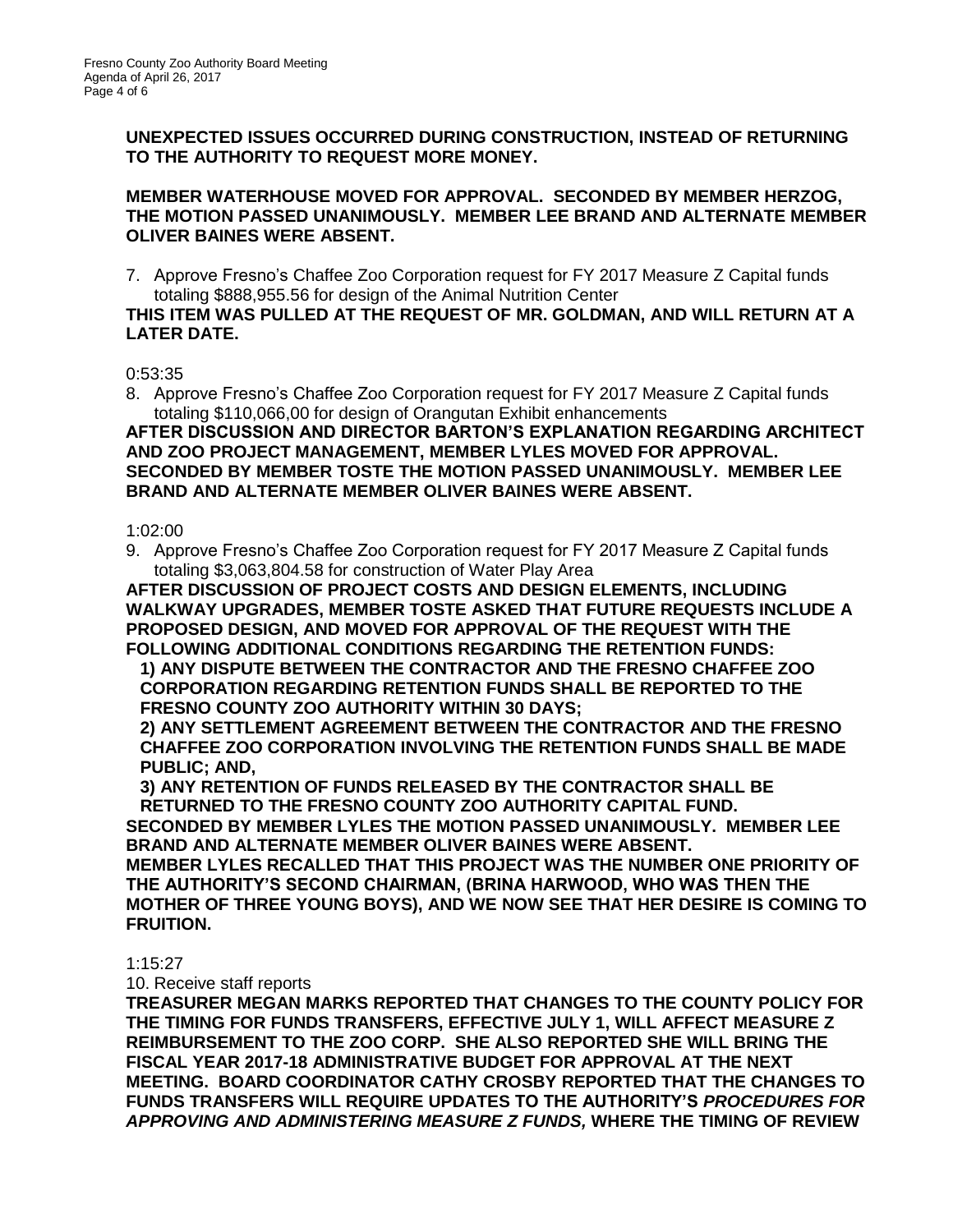**AND REIMBURSEMENT IS DESCRIBED IN DETAIL. STAFF WILL RETURN AT THE NEXT MEETING WITH DRAFT REVISIONS. SHE ALSO REPORTED THAT THE COUNTY RETIREMENT OFFICES RELOCATION HAS BEEN EXTENDED TO SOMETIME IN SEPTEMBER. THE CHAIRMAN ASKED ABOUT THE POSSIBILITY OF CONTINUING TO MEET AT THE CURRENT LOCATION.**

1:21:04

11. Approve next meeting date

Adopted dates include: Wednesday, May 31, 2017 Wednesday, June 28, 2017 Wednesday, July 26, 2017

**AFTER DISCUSSION, MEMBER HERZOG MOVED TO DELETE THE MAY 31 MEETING DATE AND TO HOLD THE NEXT MEETING ON JUNE 28, 2018. SECONDED BY MEMBER WATERHOUSE, THE MOTION PASSED UNANIMOUSLY. MEMBER LEE BRAND AND ALTERNATE MEMBER OLIVER BAINES WERE ABSENT.** 

1:23:20

12. Fresno Chaffee Zoo Director's report on updated Master Plan

**DIRECTOR SCOTT BARTON REVIEWED THE PROJECTS TO DATE FUNDED BY MEASURE Z, AND THOSE EXPECTED IN FUTURE YEARS, WITH VERY GENERAL COST ESTIMATES FOR EACH, ASSUMING APPROXIMATELY \$82M IN MEASURE Z FUNDS, PLUS OTHER SOURCES OF REVENUE. PROJECTS INCLUDE DINO DIG, CHILDREN'S WATER PLAY AREA, PARKING EXPANSION, PROGRAM ANIMAL BUILDING, COMMISSARY, ASIAN FOREST, ADDITIONAL ENTRANCE, AND AFRICAN RIVER. HE ALSO TALKED ABOUT POTENTIAL PROJECTS AFTER 2024 THAT COULD INCLUDE SOUTH AMERICA, AFRICAN FOREST, ENTRY PLAZA, EDUCATION BUILDING, AND LISENBY BANDSTAND AND BIRD SHOW IMPROVEMENTS.** 

1:45:35

13. Chair's comments

**THE CHAIRMAN REPORTED THAT THE PLAQUE FOR FORMER MEMBER SWEARENGIN WAS PRESENTED AT HER OFFICE; AND THAT ON BEHALF OF THE AUTHORITY, THE CHAIRMAN HAD ATTENDED THE RECENT VALLEY CHILDREN'S HOSPITAL GIRAFFE FEEDING STATION PARTNERSHIP EVENT.**

1:46:30

14. Board Member comments

**MEMBER TOSTE COMPLEMENTED DIRECTOR BARTON ON HIS PRESENTATION AND ASKED FOR A PRINTED COPY OF IT WITH THE COST ESTIMATES. DISCUSSION AND RESPONSES FROM MR. BARTON FOCUSED ON THE AFFECTS OF PARKING, AND PARK AND ZOO ENTRY CONGESTION ON ATTENDANCE, INCLUDING SHORT AND LONG TERM SOLUTIONS, NEGOTIATIONS WITH THE CITY OF FRESNO, AND STAFF AND WINDOWS TO IMPROVE IN-FLOW OR A POSSIBLE SECOND ENTRANCE.**

1:54:00

15. Adjourn for tour of Zoo

**THERE BEING NO FURTHER BUSINESS, THE CHAIRMAN ADJOURNED THE MEETING FOR A TOUR OF THE ZOO AT 11:05 AM.**